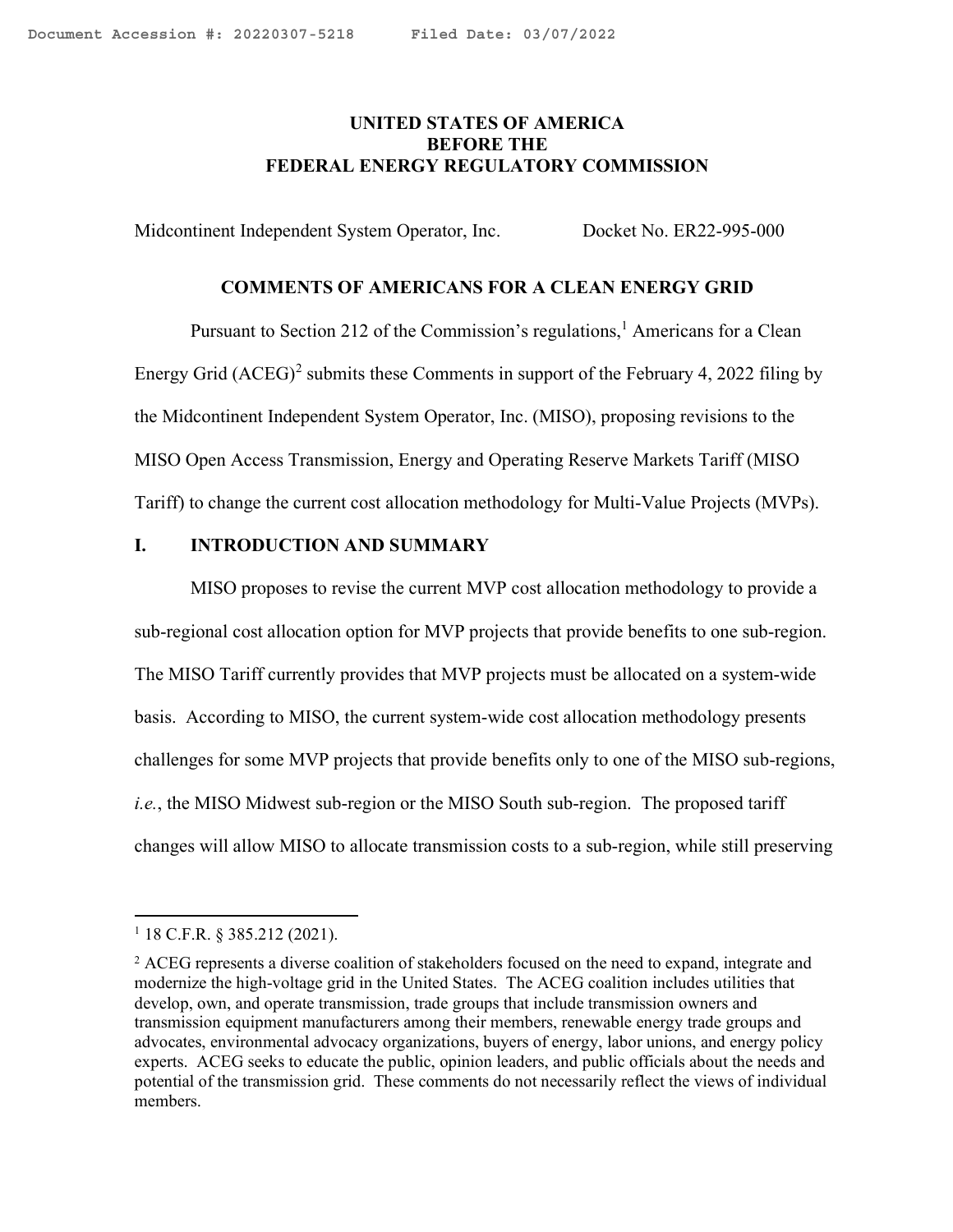the system-wide cost allocation for projects that provide system-wide benefits.

ACEG supports MISO's proposed sub-regional cost allocation methodology. The proposed tariff changes represent a pro-active, multi-benefit planning effort that will ensure that needed transmission gets built. MISO's proposed tariff changes are a good example of the type of cost allocation flexibility that the Commission should encourage on a region-byregion basis to address the specific cost allocation hurdles that all too often prevent needed regional transmission infrastructure from being developed.

#### **II. COMMENTS**

## **A. MISO's Proposed Tariff Revisions Address an Existing Roadblock to Regional Transmission Development Similar to Many Areas in the U.S.**

The MISO MVP transmission planning and cost allocation methodology is unique to the MISO region, but the difficulty of allocating the costs of regional transmission facilities is a problem facing many areas in the U.S. It is one of the significant issues that must be resolved for the U.S. to meet the changing needs of the electric grid.

MISO states that its proposed revisions are consistent with its prior efforts to ensure that the MVP cost allocation process continues to be responsive to new challenges. $3$ According to MISO, the region is facing significant challenges due to the "favorable economics, technological advances, state policies, and consumer preferences for carbon-free energy[.]"<sup>[4](#page-1-1)</sup> As a result, like many areas in the U.S., the MISO region is increasingly fueled by renewable resources. As MISO acknowledges, this trend is bringing benefits to the electric grid as well as challenges, in the form of an urgent need for transmission expansion.

<span id="page-1-0"></span><sup>3</sup> Midcontinent Independent System Operator, Inc., Proposed Revisions to MISO Tariff to Modify Cost Allocation for Multi-Value Projects, Transmittal Letter at 3, Docket No. ER22-995-000 (Feb. 4, 2022) (MISO Filing).

<span id="page-1-1"></span> $4$   $Id.$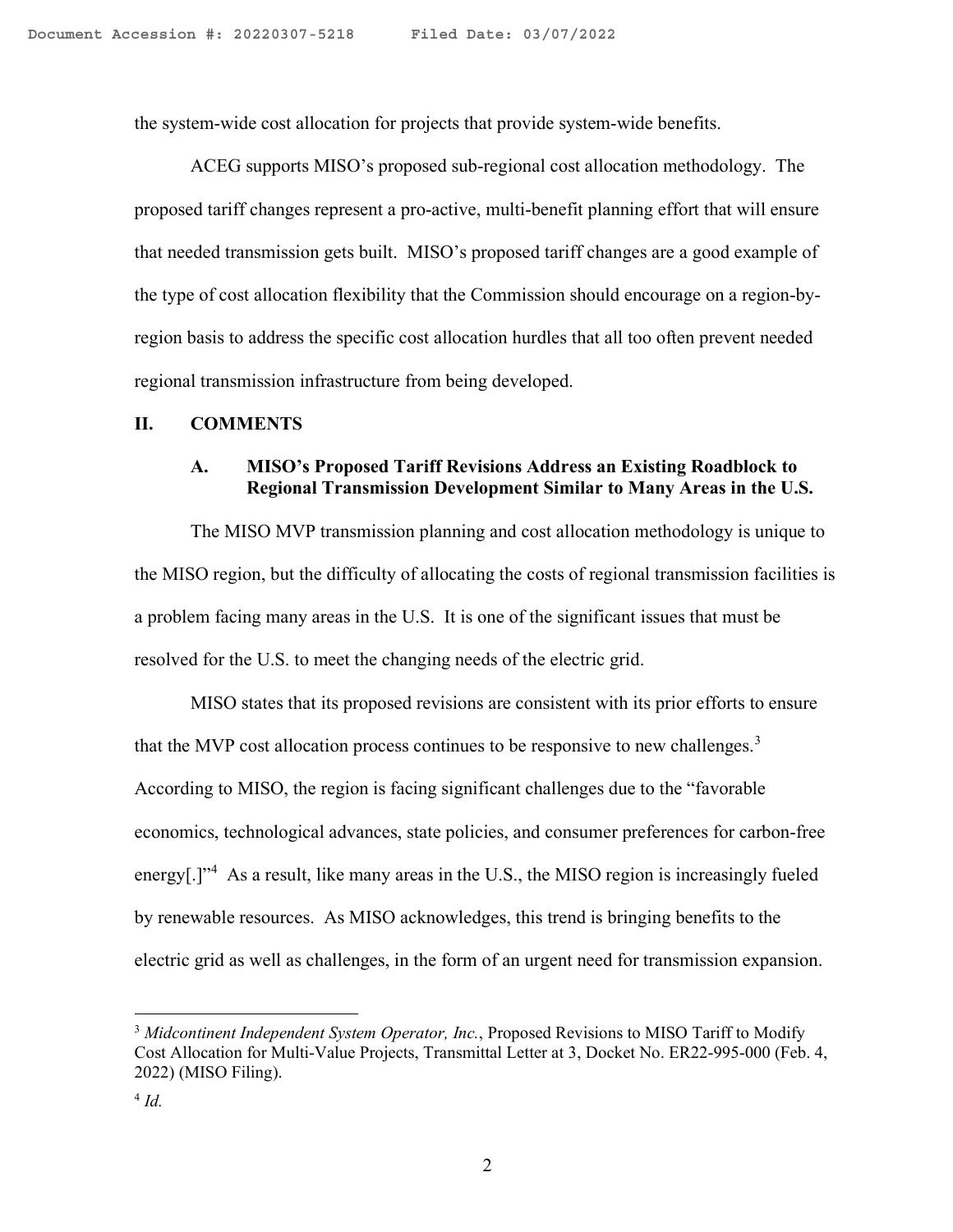MISO's proposed changes will make the MVP category accessible for the Long Range Transmission Planning (LRTP) initiative, which is designed to address the challenges being faced in the region. MISO's proposed tariff changes, which allow for sub-regional cost allocation of MVP project costs, including projects identified in the LRTP, are an important step toward the goal of expanding the transmission grid and should be approved.

# **B. The Commission Should Encourage the Type of Pro-Active, Multi-Benefit Transmission Planning that MISO's Proposed Tariff Revisions Represent.**

MISO's LRTP is an example of the kind of pro-active, multi-benefit transmission planning that ACEG supports. The Commission should allow flexibility for regions to make cost allocation proposals that will enable such plans to gain stakeholder support, such as the MISO proposal in this proceeding. ACEG supports this kind of flexibility that reduces roadblocks for new transmission development.

In its comments in the Commission's transmission planning ANOPR proceeding,<sup>[5](#page-2-0)</sup>

ACEG provided a comprehensive list of the transmission planning process requirements that the Commission should require.<sup>[6](#page-2-1)</sup> MISO's proposed tariff provisions in this proceeding meet many of these process requirements:

1. Transmission plans should pro-actively plan for future generation and load by incorporating (not just considering) the anticipated generation mix, publicly stated utility plans, public policy directives, load levels, and load profiles over the lifespan of the transmission investment.

<span id="page-2-0"></span><sup>5</sup> *Building for the Future Through Electric Regional Transmission Planning and Cost Allocation and Generator Interconnection*, Advanced Notice of Proposed Rulemaking, Docket No. RM21-17 (ANOPR).

<span id="page-2-1"></span><sup>6</sup> ACEC's Initial Comments on the ANOPR were filed on Oct. 12, 2021; ACEG's Reply Comments were filed on Nov. 30, 2021.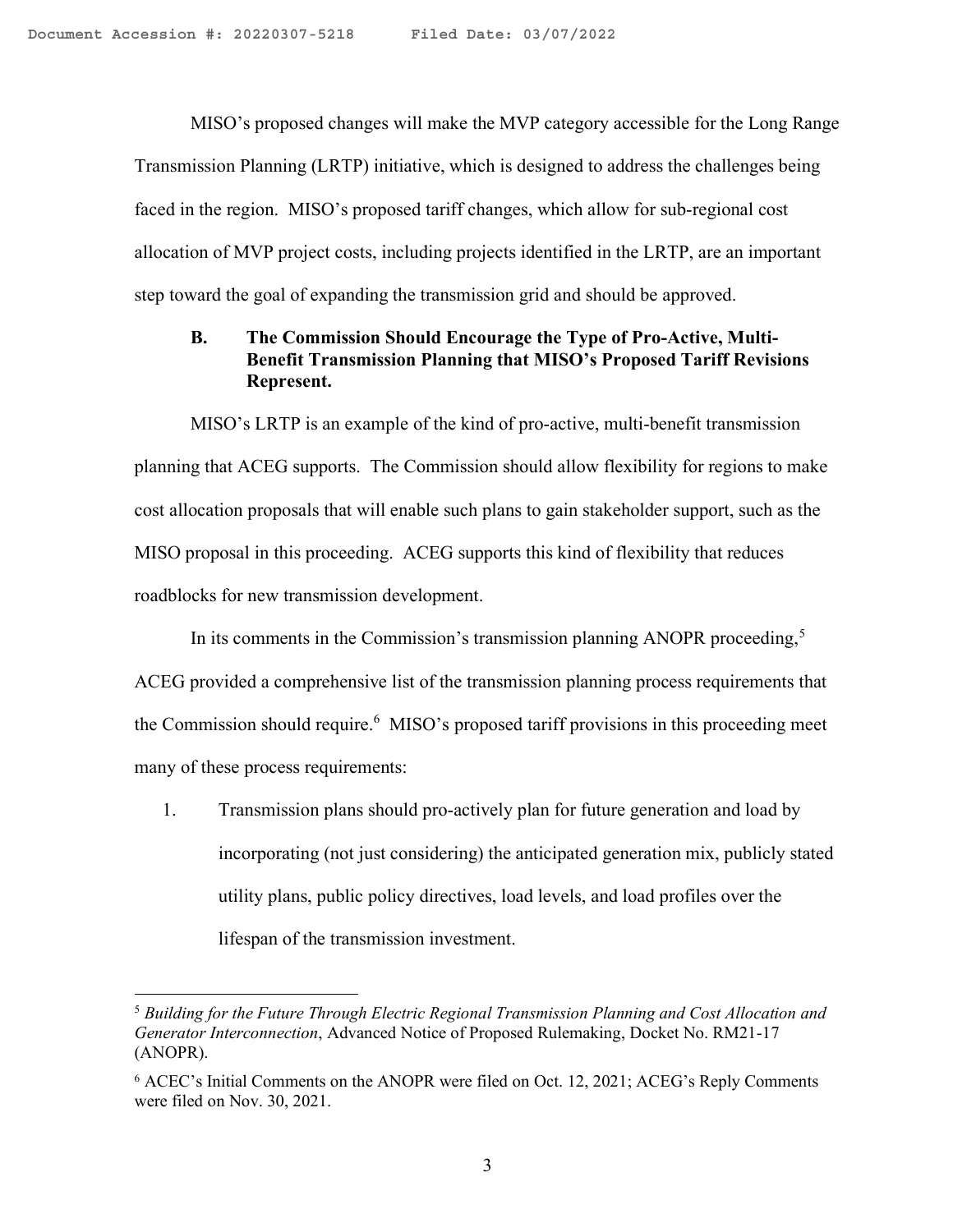- 2. Transmission plans should account for the full range of transmission project benefits. They should use multi-value planning to identify investments that address all categories of needs and benefits, such as reliability, resilience, reduced need for generation, production cost reduction, and other power system benefits.
- 3. Transmission plans should address uncertainties and high-stress grid conditions through scenario-based planning. Scenario planning that considers possible severe weather and other threats enables an evaluation of the value of transmission in these situations and the insurance value that transmission provides.
- 4. Transmission plans should use comprehensive transmission network portfolios to address system needs. Portfolios that consider all technologies are more efficient and reliable than a single project-by-project approach.
- 5. Transmission plans should require joint planning (not simply coordination) between neighboring interregional systems. They should also require a minimum amount of interregional capacity among power systems to protect against a variety of risks that can cause local generation shortfalls.
- 6. Transmission planners should select the transmission plan that maximizes expected net benefits, not the ratio of benefits to costs.
- 7. Transmission planners should provide relevant information to interested stakeholders. Currently, the planning regions possess and report disparate information on transmission needs and investments and some regions do not publish cost information for approved project. This limits stakeholders' ability to assess such projects and determine the most efficient interconnection location.

4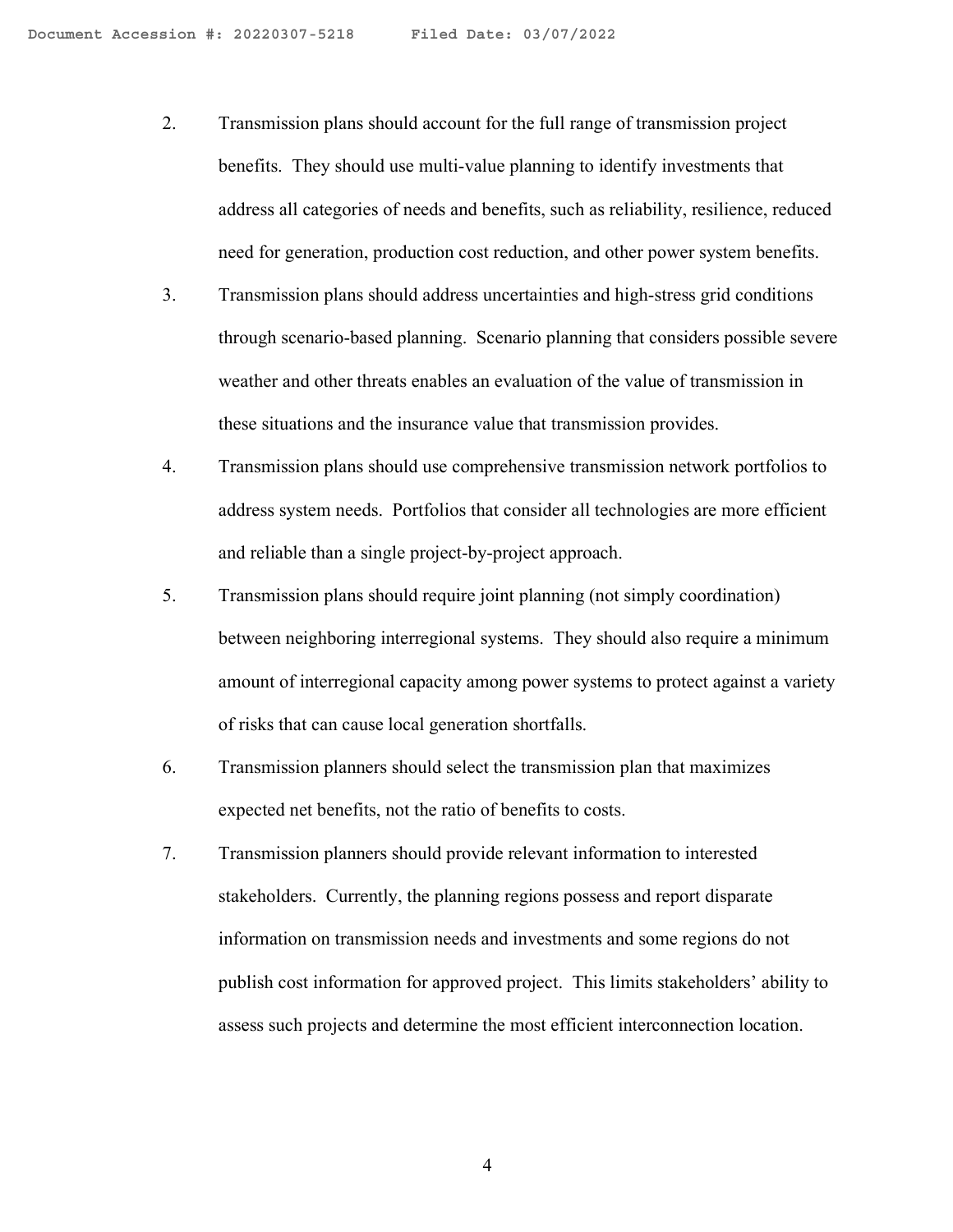ACEG supports cost allocation flexibility if it enables regions to gain stakeholder support for new transmission expansion. MISO's filing paves the way for MISO to move ahead with LRTP projects, potentially starting this year, which could result in significant new regional transmission in MISO. Its filing also offers a model for how other regions could develop cost allocation agreements to comply with a potential planning rule resulting from the Commission's ANOPR proceeding. MISO's proposed methodology appropriately reflects the broad benefits provided by regional transmission and offers a reasonable path forward for much needed regional development.

### **III. CONCLUSION**

As discussed above, ACEG supports MISO's proposal to revise the current cost allocation methodology for MVP projects to allow for sub-regional cost allocation for certain MVP projects that provide only sub-regional benefits. ACEG requests that the Commission approve MISO's proposed revisions.

### Respectfully submitted,

Rob Gramlich James J. Hoecker Executive Director Linda Walsh Americans for a Clean Energy Grid HUSCH BLACKWELL LLP 3100 Clarendon Blvd, Suite 800 750 17<sup>th</sup> Street NW, Suite 900<br>Arlington, VA 22201 Washington, DC 20006 Arlington, VA 22201

*/s/ James J. Hoecker*  rgramlich@gridstrategiesllc.com james.hoecker@huschblackwell.com linda.walsh@huschblackwell.com

Date: March 7, 2022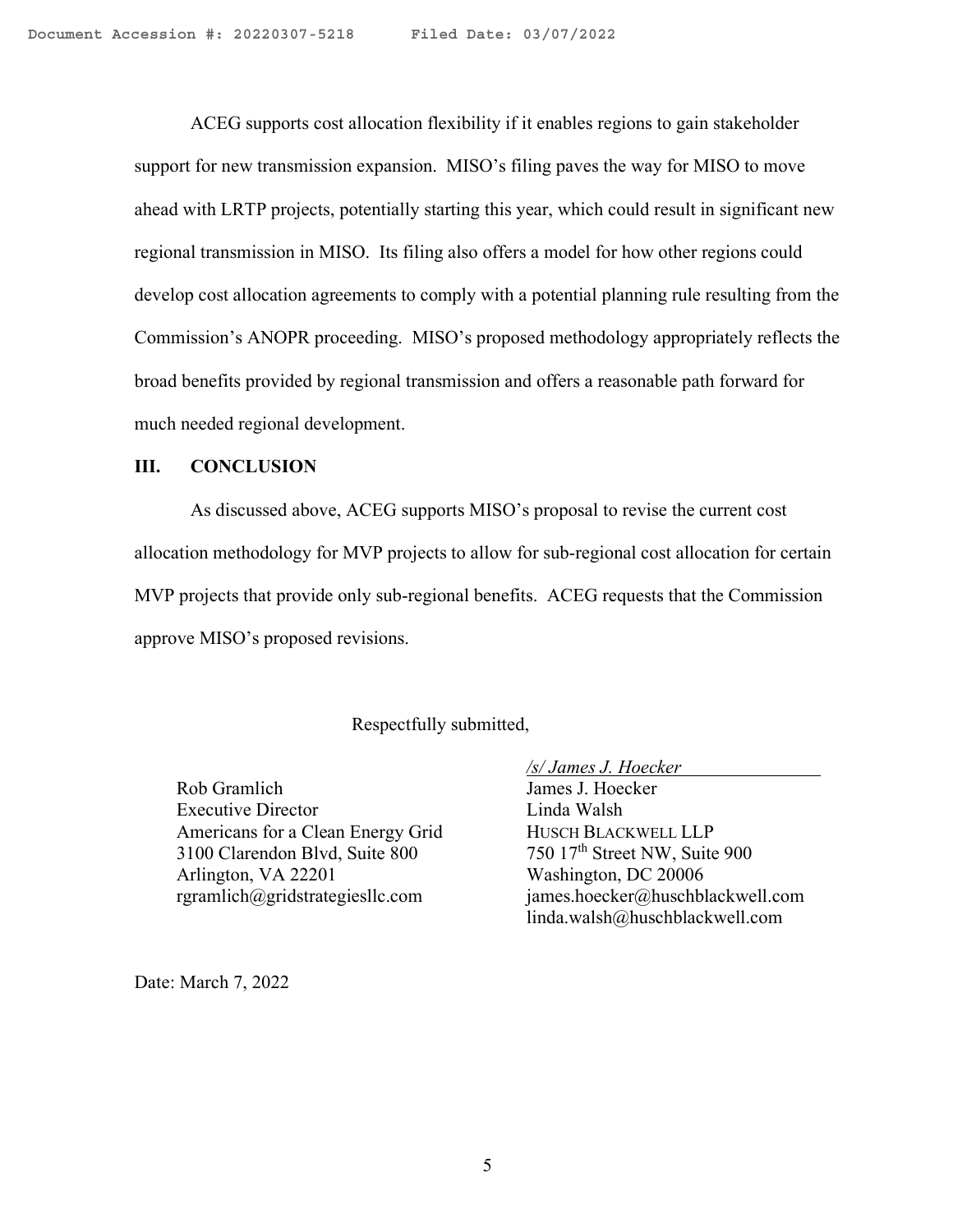# **CERTIFICATE OF SERVICE**

I hereby certify that I have served the foregoing document upon all of the parties listed on the official service list for the above-referenced proceeding, in accordance with the requirements of Rule 2010 of the Commission's Rules of Practice and Procedure (18 C.F.R. § 385.2010).

Dated at Washington, D.C. this 7<sup>th</sup> day of March 2022.

*/s/ Leah Kaiser* 

Leah Kaiser HUSCH BLACKWELL LLP